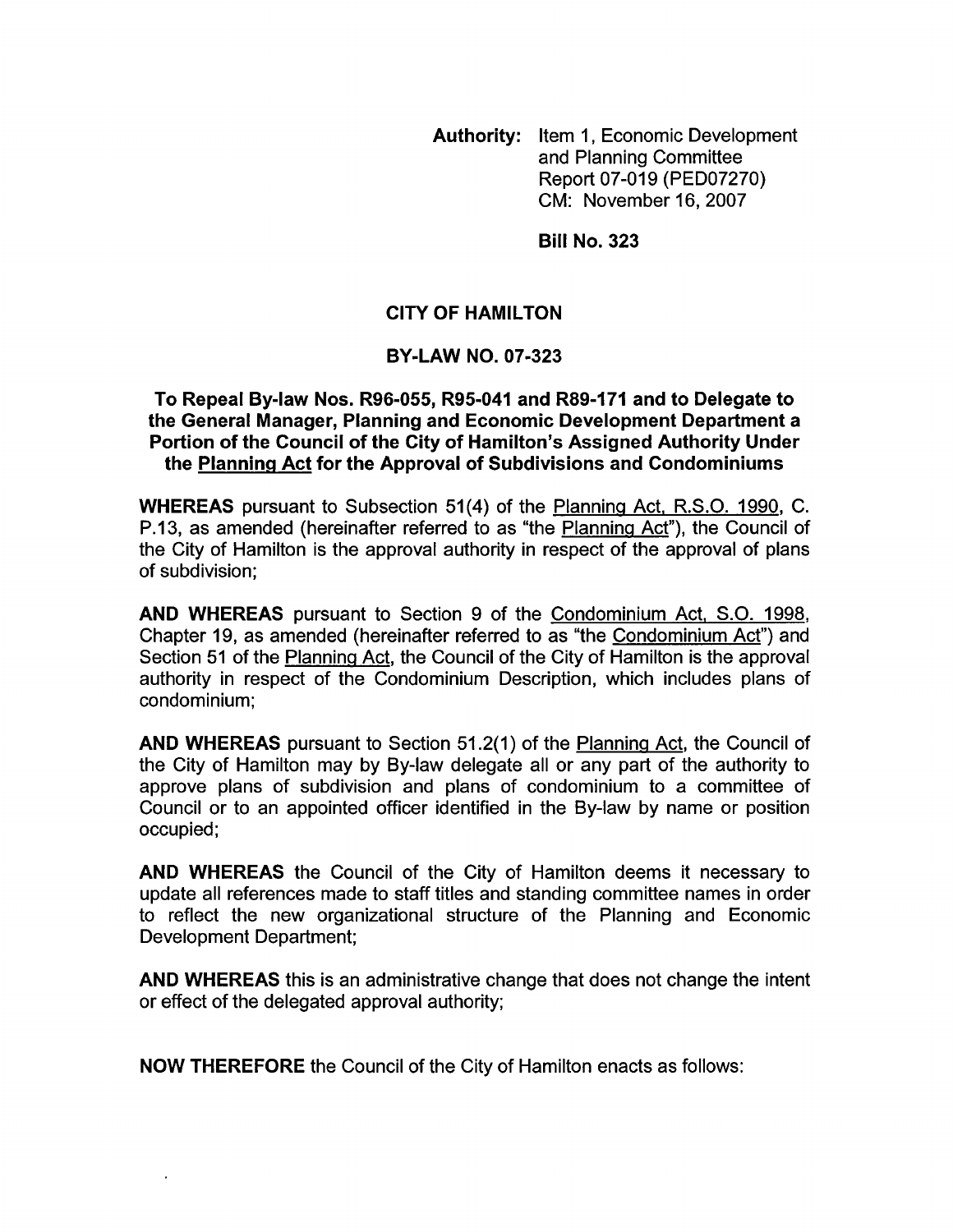## **Delegation of the City of Hamilton's Assigned Authority Under the Planning Act for the Approval of Subdivisions and Condominiums**

Page 2 of 3

- 1. That for the purposes of this By-law, "General Manager" shall mean the General Manager, Planning and Economic Development Department or any successor, or his/her designate.
- 2. That the Council of the City of Hamilton hereby delegates to the General Manager all authority which was assigned to the Council under Subsection **51(4)** of the Planning Act and under Section 9 of the Condominium Act, including the authority to make minor changes to draft plan approval conditions, subject to the following conditions:
	- (a) the General Manager shall provide in all of his or her approvals of draft plans of subdivision or draft plans of condominium that the approval lapses at the end of three (3) years from the date of the approval unless the City of Hamilton specifically requests that the time period for the draft plan approval be for a longer period of time or that there be an extension or extensions of such time period; and,
	- (b) this delegation does not apply in respect of any subdivision or condominium plan in which:
		- $(i)$ the conditions of draft approval are contrary to approved City policies, standards, regulations or by-laws;
		- $(ii)$ the conditions to be imposed are not acceptable to the applicant;
		- $(iii)$ the City of Hamilton might be committed to financial costs not included in the current or capital budget;
		- $(iv)$ the General Manager decides the plan does not meet the requirements for approval;
		- $(v)$ the General Manager may deem that a review by Council is warranted under the circumstances; or
		- there are objections to the proposal from circulated agencies or  $(vi)$ the public which cannot be addressed to the satisfaction of the objecting agency or member of the public through conditions of draft approval.
- 3. That the approval of all Draft Plans of Subdivision, Final Plans of Subdivision, Proposed Plans of Condominium and Final Plans of Condominium for registration shall be evidenced by the signature of the General Manager.